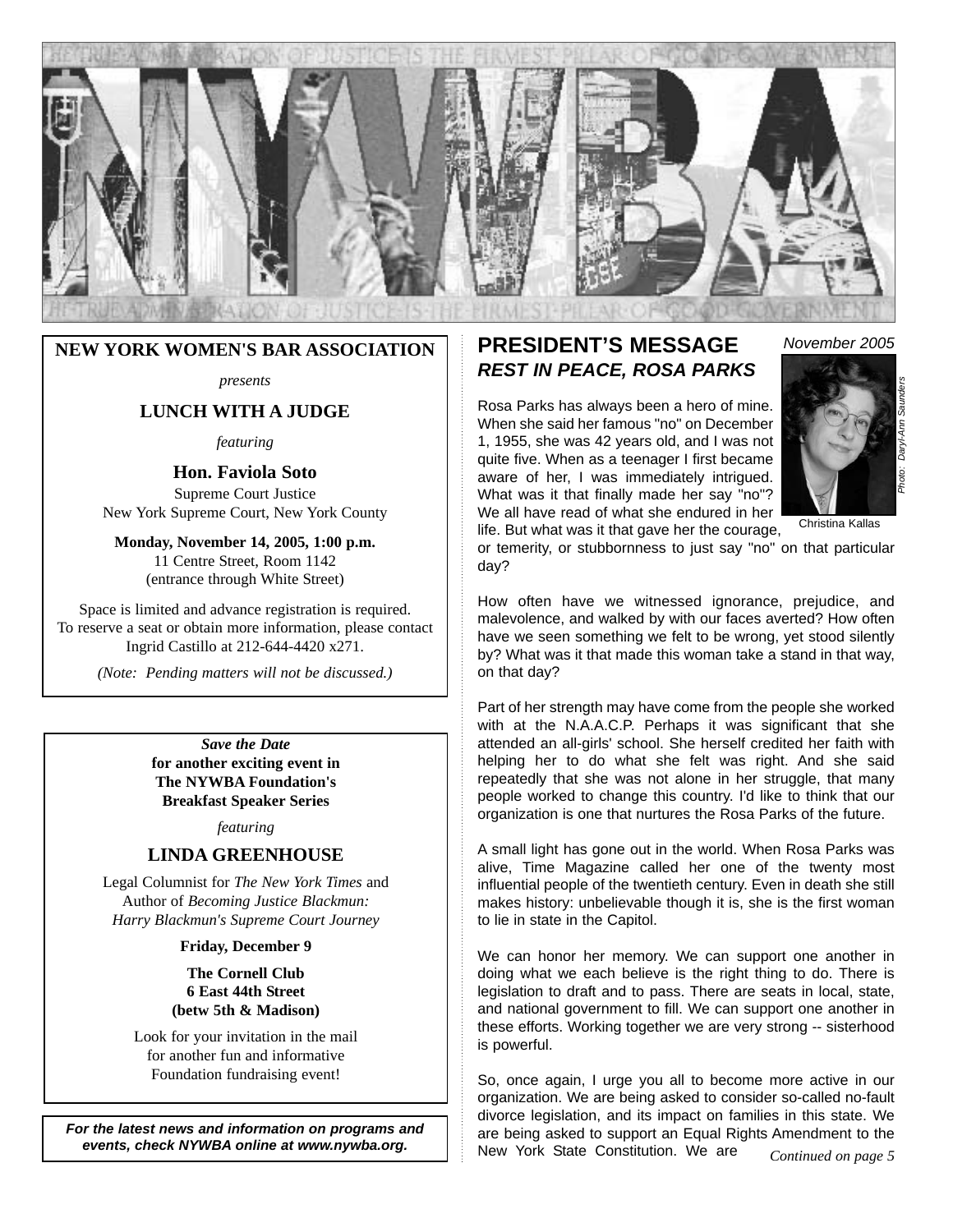# **Nancy Thevenin Speaks about International Arbitration**

*Brigitte Rajacic, Co-Chair of the International Law and Practice Committee, submitted the following report about a recent presentation co-sponsored by the Committee:*

To many in the field of international law, ICC stands for the International Criminal Court. However those in the international business community know there is another and older ICC -- the International Chamber of Commerce. The International Chamber of Commerce is an organization established in 1919 that pioneered the use of arbitration in resolving international business disputes.

On September 20, 2005, the International Law and Practice Committee of NYWBA, in partnership with the Organization of Women in International Trade (OWIT), invited Nancy M. Thevenin to tell us how the International Court of Arbitration of the ICC administers these disputes. Ms. Thevenin is the Deputy Director for Arbitration and ADR, North America, for the ICC Court. Her office is located at the US affiliate of the ICC, the United States Council for International Business (USCIB). In her position as Deputy Director, she is responsible for outreach and promotion of the ICC International Court of Arbitration in the US and Canada.

Ms. Thevenin began her remarks with an introduction of the ICC, emphasizing its long history of promoting trade and investment by facilitating settlement of commercial disputes between international businesses through arbitration. She provided us with statistics about the recent cases administered by the ICC Court. Between January 1, 2004 and January 1, 2005, 561 new requests for arbitration were filed with the ICC. These requests came from 1,682 parties from 116 different countries and independent territories. The amount in dispute exceeded \$1 million in 55% of those new cases. ICC also handles "small claims" cases, usually involving claims of approximately \$50,000. The economic sectors involved run from construction and engineering to finance, IT, health, and pharmaceuticals.

To put all of this in motion, however, the businesses involved must first include in their contract an agreement to arbitrate using the ICC's Arbitration Rules. The ICC, and by extension the USCIB, recommends the following standard arbitration clause be included in the parties' contracts:

All disputes arising out of or in connection with the present contract shall be finally settled under the Rules of Arbitration of the International Chamber of Commerce by one or more arbitrators appointed in accordance with the said Rules.

More information about the Rules of Arbitration and translations of this clause into more than 23 languages may be found at www.iccarbitration.org. The Rules of Arbitration also serve as a guide through the ICC arbitral process.

The arbitral process starts with the request for arbitration and respondent's answer. The process is supervised by the ICC International Court of Arbitration, headquartered in Paris, France, but the merits of the dispute are decided by the Arbitral Tribunal. Once a Request for Arbitration is filed, the ICC Court makes a non-final determination whether the case is properly filed with the ICC; however, it is the Arbitral Tribunal that ultimately decides the outcome of the dispute.

The parties themselves decide, *inter alia*, on the number of arbitrators that will make up the Arbitral Tribunal, usually one or three; the language of the arbitration; the place of arbitration, and the law applicable to the arbitration. Once the details are sorted out, the Arbitral Tribunal and the parties draft the Terms of Reference, which is a type of roadmap of how the arbitration is to proceed. Once the Terms of Reference are drafted, the Arbitral Tribunal takes submissions, hears the case, and drafts an Award. The Award is submitted to the Court, and once approved, the Award is sent to the parties.

The local affiliates of the ICC in the country where the parties have chosen to settle the dispute, like the USCIB here in New York, are available to answer questions about the ICC arbitral process. Other duties of the USCIB include managing a database of arbitrators, experts, and mediators for interested parties. Besides arbitration, the ICC provides other dispute resolution services, disseminating rules like the ICC ADR Rules, ICC Rules for Expertise, ICC Rules for Documentary Instruments Dispute Resolution Expertise (DOCDEX), and Pre-Arbitral Referee Procedures. The local affiliates of the ICC also organize various events, such as conferences, for international business communities to explain the benefits of commercial arbitration.

The International Law and Practice Committee would like to thank Ms. Thevenin for her informative presentation and graciousness in answering questions afterward. The Committee would further like to thank OWIT for their support.

> Please consider making a donation to help victims affected by the

#### **HURRICANE KATRINA DISASTER.**

Donate to charities like **American Red Cross**  (www.redcross.org)

**America's Second Harvest** (www.secondharvest.org)

**Habitat for Humanity** (www.habitat.org), and

National Foundation of Women's Bar Associations http://www.ncwba.org/

*Help make a difference!*

### **CALLING ALL AUTHORS!**

**We need you**  to submit

**articles, notes on members, committee calendars, and announcements**

for publication in the NYWBA's monthly newsletter.

*Please e-mail submissions to newsletter@nywba.org*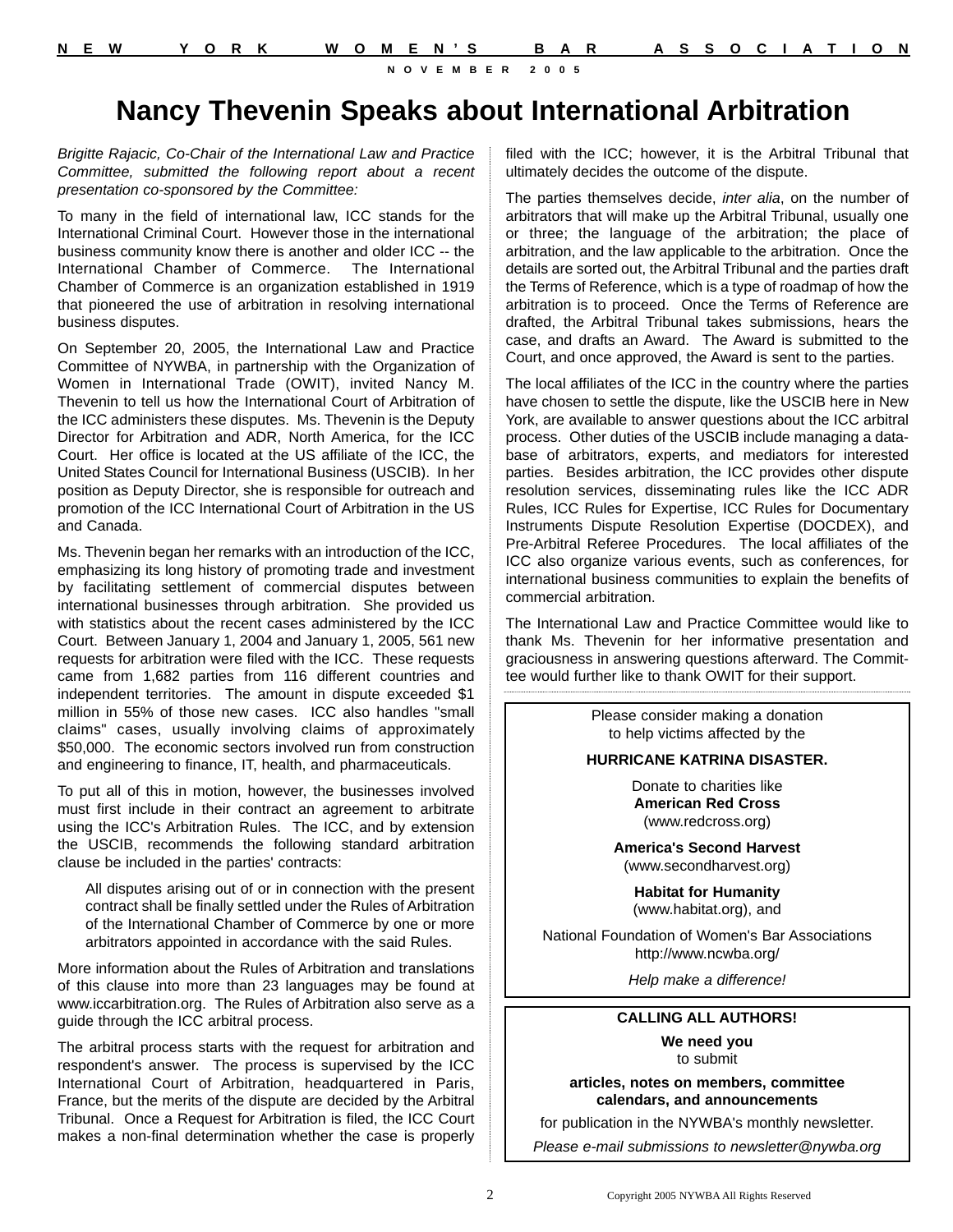## **Ambitious Survey Launching**

### *by Donna Praiss & Brenda Pomerance*

#### **The Highlights**

You manage what you measure. This is a business adage that reminds managers to focus on what is important. For all of us, it is important to know how women attorneys are doing in their professional lives, as a lens for our own careers.

Welcome to the NYWBA Committee to Advance the Status of Women in the Profession. We propose to obtain statistics concerning women attorneys in New York City: at law firms, bar associations and in government. We aim to gather the same information each year, year after year, so we have a clean measure of progress (or lack thereof). We hope that the legal community will look for our results annually.

You're busy. We'd like you to be a little busier, and help with our Caller Committee. Please contact us (survey@nywba.org or call 212.490.8202) and let us know what is convenient for you (by choice number - yes, you can pick more than one):

Choice 1: you'll call a few firms (no more than 3, we'll tell you where we need help) during February 2006, and encourage them to respond

Choice 2: you'll attend a meeting in late 2005/early 2006, and make some phone calls

Choice 3: you know who at a large firm is responsible for completing surveys, and you'll provide their contact info

Choice 4: you have a media contact that will feature our press release in their publication

Choice 5: (write-in how you want to help)

So now that we're measuring, how are we going to manage? We propose a "carrot" approach: in subsequent years, we will give awards to firms and entities that are helping women succeed. We hope that firms will compete for our awards, which means we will be actively improving the status of women attorneys … and that's awesome!

#### **The Details**

Here are the topics that we will survey:

1. The number of lawyers in various levels (partner, equity partner, associate, full-time, part-time), how many are parents, and women.

2. The gender of the Managing Partner of the New York City office.

3. The number and gender of the lawyer-administrators in the firm (e.g., Managing Partner, Management Committee Members, Executive Committee Members, Percentage Committee Members, Practice Group Heads).

4. The number and gender of attorneys currently working under alternative work arrangements, and those who progressed to partner after working under those arrangements.

When we receive the completed surveys, we will tally the results, and publish them.

## **NOTES ON MEMBERS**

*Has something noteworthy happened to you or another member? Send us your news at newsletter@nywba.org.*

The Association offers its condolences to **Hon. Sherry Klein Heitler** on the death of her father, Hon. Alvin F. Klein. Donations in his memory may be made either to the U.S. Holocaust Memorial Museum, Development Department, 100 Raoul Wallenberg Pl., S.W., Washington, DC 20024, (202) 488-6188, or the East 55th Street Conservative Synagogue, 308 E. 55th St., New York, NY 10022

## *WELCOME NEW MEMBERS*

*Julanne Allen Yasmine Lahlou Carolyn Miller Erica Sattler Elizabeth A. Sherwin Vanessa Vazquez*

## **SUSTAINING MEMBERS**

With their generous contributions, our 2004-05 sustaining members make it possible for us to accomplish so much more. We honor and thank them for their support:

*Susan L. Bender Ann Berman Sheila L. Birnbaum Catherine M. Foti Marcia C. Goldstein Adria S. Hillman Loretta A. Ippolito Michele A. Katz Robert M. Kaufman*

*Harold A. Mayerson Norma Z. Paige Karen B. Rosenthal Barbara A. Ryan Lisa A. Sokoloff Laura M. Twomey Elizabeth Van Schilfgaarde Hon. Betty Weinberg Ellerin*



Our survey is not duplicative of other surveys. No one else has a yearly focus solely on women attorneys in New York City; that is our niche. We are proud to be responding to Chief Judge Judith Kaye's challenge at the recent seminar "Women Attorneys: Lives in the Balance" by creating an action plan.

You joined NYWBA for a reason. We hope that being of service in this survey will help you fulfill your goal in joining us, and that you will meet a few new friends as a consequence of your involvement. The committee's next meeting concerning the survey project will be December 13, 2005 at 6:30 PM at 200 Park Avenue, 52nd floor. Please RSVP to survey@nywba.org so that we have your name for the security team. Thanks for your support.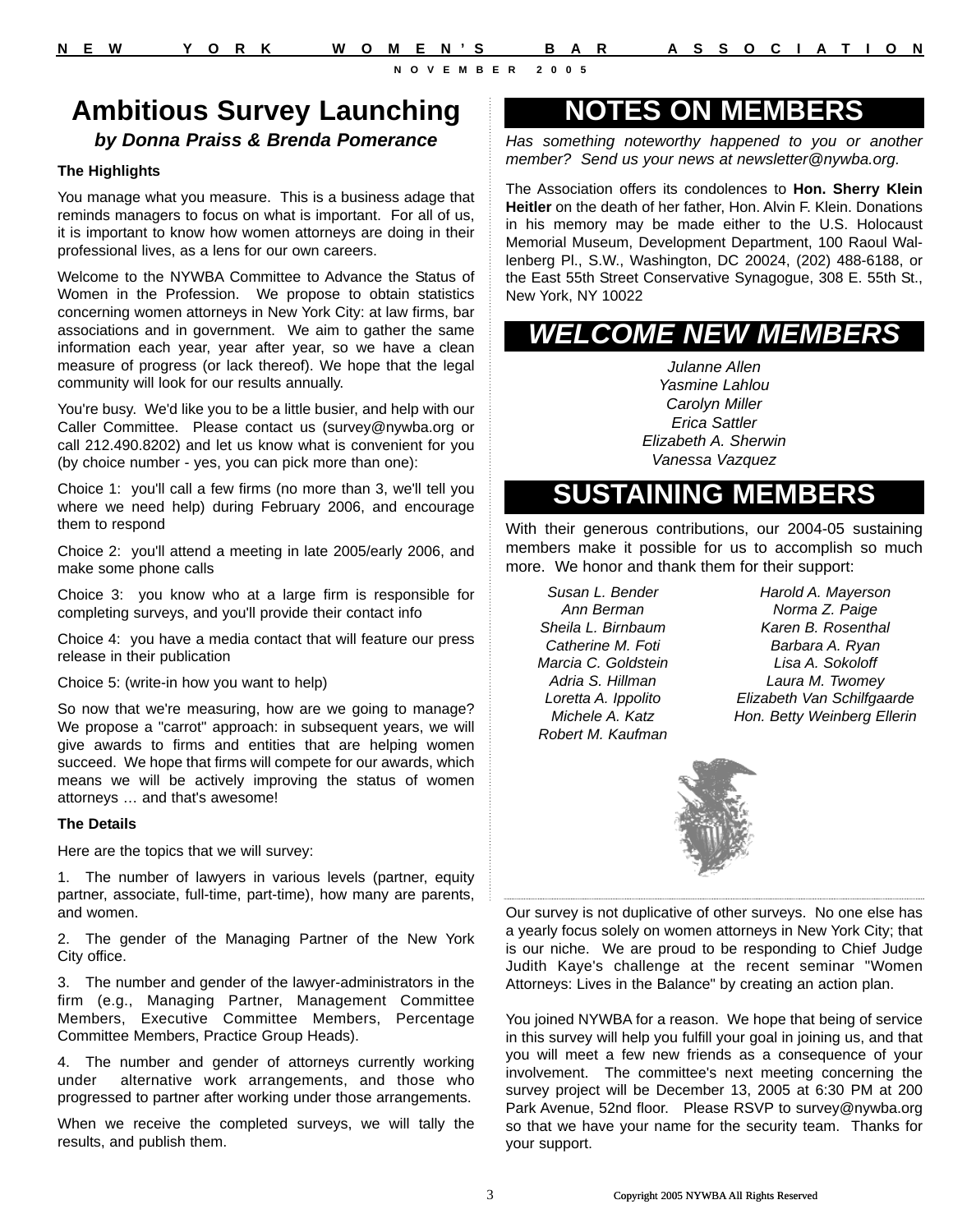## **THE MEMBERSHIP COMMITTEE GETS SOCIAL**

On October 11, 2005, the NYWBA's reception for prospective, new, and current members was held at the offices of Skadden, Arps, Slate, Meagher & Flom. Once again, this annual membership event was held in the beautiful Skadden conference center room with a wall of windows overlooking Times Square. In a week when wet weather prevailed over dry, low dark clouds hovered threateningly but did not deliver on their promise of rain. The prospect of bad weather did not deter attendance as the largest number of both prospective and current members in the history of this event turned out to meet and mingle. The lights of the city peeked through the clouds, as our guests feasted on an expanded menu (sushi, cheeses and fruit, guacamole and terra chips, and Italian style antipasto, along with those famous Skadden cookies, beer, wine, and soda).

Numerous members of the judiciary attended, including our board member, Acting Supreme Court Justice Laura Drager, Supreme Court Justice Doris Ling-Cohan, Supreme Court Justice Richard Braun, candidate for Supreme Court Martin Schulman, Acting Supreme Court Justice Lucy Billings, Civil Court Judges Arthur Engorin, Ellen Gesmer, and Jeffrey Oing, as well as Housing Court Judge David B. Cohen. We were also happy to be joined by candidate for Civil Court, Tanya Kennedy. The biggest increase in attendance at the reception came from law students and young attorneys eager to learn about mentoring, or to facilitate their search for a job. Kudos to the co-chairs of the Students and New Lawyers Committee, Audrey E. Weinberger and Ariel D. Chesler, for inducing so many potential members to attend.

Courthouse procedures were on the minds of the young attorneys and law students who attended. Accordingly, tours of the courthouses will be the next events geared towards young associates and law students. Do you know where motions are called in Supreme Court, how to answer a calendar call, where to bring an ex parte application or where to request a file or purchase an index number? If you or someone you know or work with wants to know, join us for a courthouse tour. Please check our website (www.nywba.org) for scheduled dates.

Once again we will be having our annual reception in January for newly-elected judges. Consult our website for location, time, and date.

If your firm or government agency would like to know more about the Women's Bar, please call our Executive Director Arlene Stock at 212-490-8202 to set up a meet-and-greet.



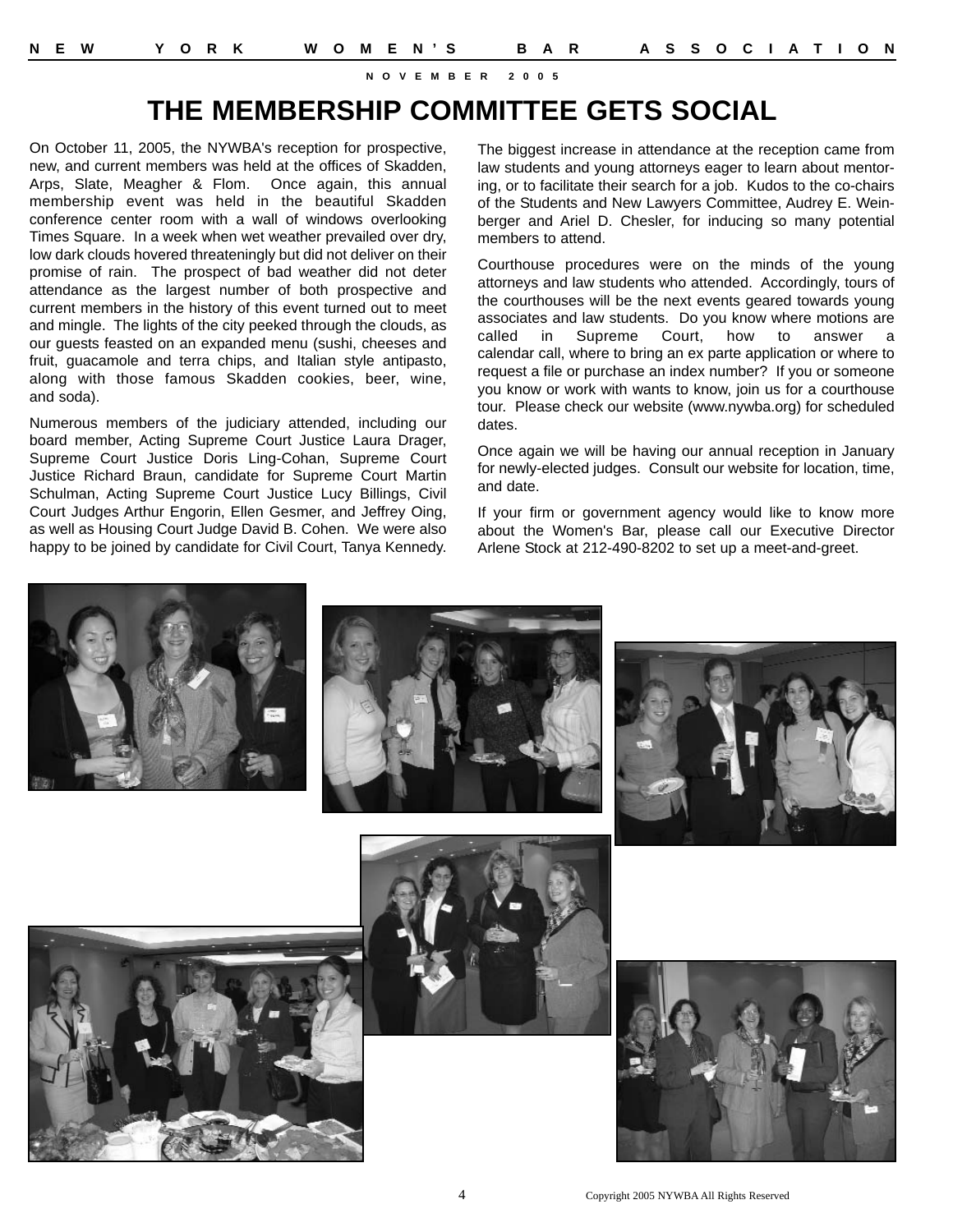**N E W Y O R K W O M E N'S B A R A S S O C I A T I O N**

**NOVEMBER 2005**

# **WEB CITES**

This month we share some general reference tools for locations, phone numbers, and more.

A useful collection of links to phone, map, and e-mail directories is found at API, American Press Institute, http://www.americanpressinstitute.org/content/4023.cfm. For an excellent overall reference on newsworthy topics and resources for research, editing, and more, see the API Journalist's Toolbox, http://www.americanpressinstitute.org/toolbox.

If you need a business or personal address or listed phone number, you are likely to find it at http://www.switchboard.com or http://www.whitepages.com.

If you know an address but need the ZIP Code or the ZIP+4 code, visit the U.S. Postal Service, http://www.usps.com.

If you know a phone number, you can find its owner and address through the Reverse Phone Directory, http://www.reversephonedirectory.com.

You can calculate the number of days between any two dates (such as today and your birthday) at http://www.timeanddate.com/date/dateadd.html. See the homepage, http://www.timeanddate.com, for global time-zones; past, present, and future calendars (including major holidays in many countries); and similar resources.

To find restaurants, hotels, shops, etc. in a particular neighborhood, and then read available reviews of them, see http://newyork.citysearch.com. Choose the appropriate tab above the search-box near the top of the webpage.

Remember that you can use search-engines such as http://www.google.com, http://www.altavista.com, and http://www.webcrawler.com. You can also visit websites for legal professionals, such as http://www.findlaw.com and http://www.law.cornell.edu.

Please send comments and suggested websites to techcolumn@nywba.org. We appreciate your contributions.

*~ Gerry Fifer* 

*We intend this as a service to our members. As with all research tools, you should use your judgment in assessing the accuracy and completeness of the information you find on the Internet.*

### **Pro Bono Net (www.probono.net)**

The one-stop online resource for lawyers serving the public good invites members to sign up for free membership.

> This fall, please spread the word and urge colleagues to sign up as well.

## **COMMITTEE CALENDAR**

The **Working Mothers' Committee** is ready to get off to a great start on **November 15th, 12:00 - 2:00 p.m.**, at the offices of Myra Freed, 521 Fifth Avenue, 31st Floor, 212-889- 7184.

The **Trusts and Estates Committee** will meet on **Thursday, November 17th, at 6:00 p.m.** at the offices of Willkie Farr & Gallagher LLP, 787 Seventh Avenue (bet. 51st and 52nd Streets), in Conference Room 38C. Guest speaker Charles Groppe will speak about "How Not To Run a Trust Company," discussing recent court decisions on fiduciary and trustee liability. New members are welcome, and all members of the NYWBA are invited. To assist with lobby security, please RSVP to Annette Piazza at 212-728-8334 or apiazza@willkie.com.

The **Technology and the Internet for Lawyers Committee** will meet on **November 29th** at Kaye Scholer, 425 Park Avenue, hosted by Cassandra Porter. Please RSVP to Kay Marmorek at 646-386-4661 or til@nywba.org.

The **Committee to Advance the Status of Women** will meet on **December 13th at 6:30 p.m.** at Hunton & Williams, 200 Park Avenue, 52nd Floor. RSVP to survey@nywba.org.

### *President's Message continued from page 1*

about to engage in a multi-year effort to survey New York employers, to reward those who treat women with dignity, and to let people know about those who give only lip-service to equality for women lawyers. If your focus is beyond our city and state, the United Nations has a Working Group on Women, Peace, and Security that would like to see the promise of Security Council Resolution 1325 fulfilled all over the world.

There is a lot of work to do if you are so inclined. If it's food for thought that you want, our meetings and events, which fill the calendar well into the future, offer something for everyone. We are continuing our Lunch with a Judge Series. We are planning a new program, starting next summer, to introduce new lawyers to local court procedures, such as calendar calls. Our committees are up and running: see the calendar in this issue, and be sure to check our website for the latest information. Our Foundation is having another in its Breakfast Speaker Series on December 9. We are completing plans for a CLE program How to Work a Room. Our Judges' Reception tentatively scheduled for January 18, 2006 will again be a highlight of the year. Our Women's History Month celebration on March 7, 2006 promises to be lots of fun, and free, to boot!

So honor Ms. Parks, and yourself. Get more involved. Do one small thing -- it could make a big difference.

Peace.

Chnstina